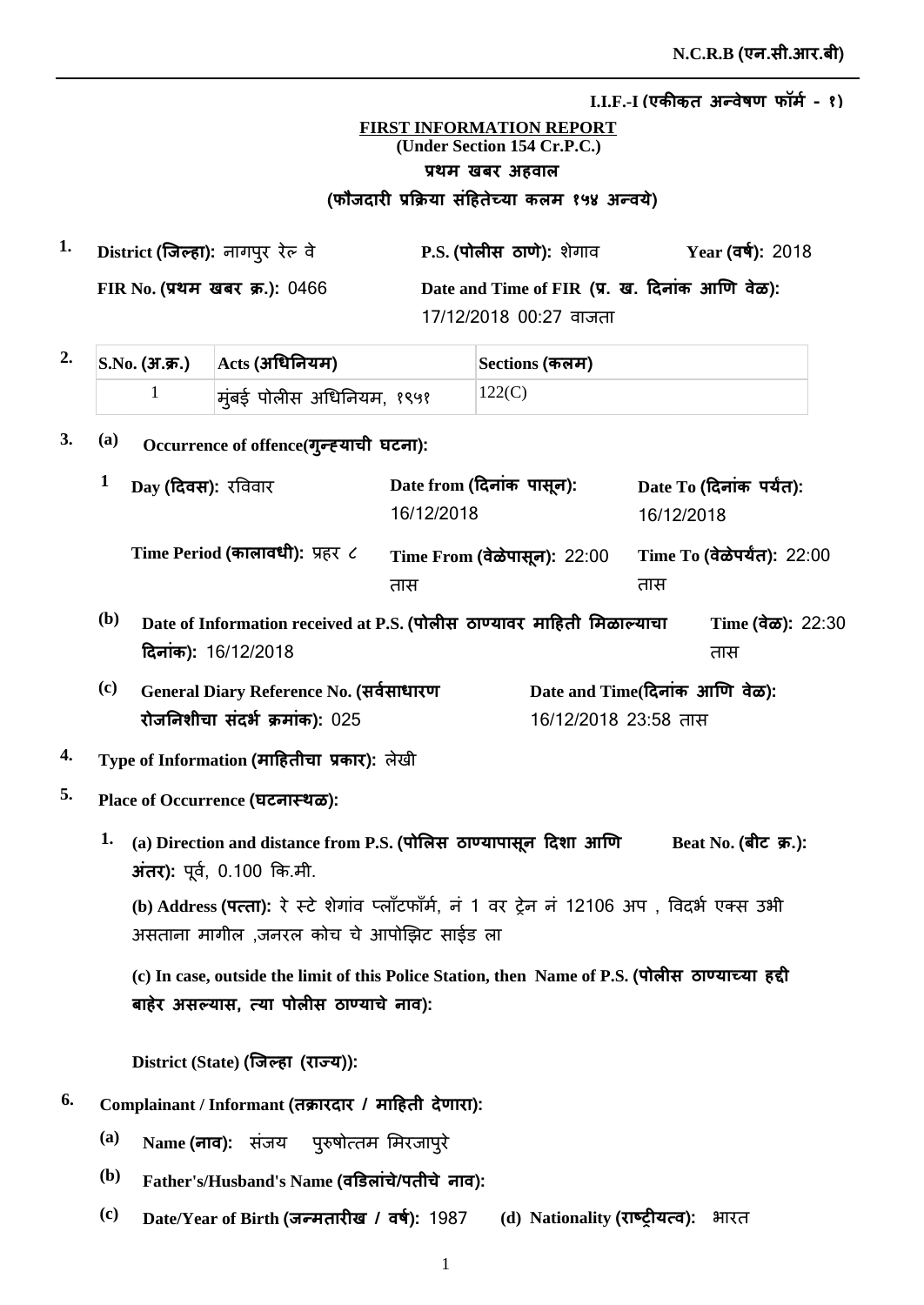- $\bf (e)$  **UID No. (यु.आय.डी. क्र.):**
- *(f)* **Passport No. (पारपत्र क्र.):**

 $\mathbf{Place} \text{ of } \mathbf{I} \text{ s}$ sue (दिल्याचे ठिकाण):  $\bf{Date \ of \ Issue}$  (दिल्याची तारीख ):

**(g) ID Details (Ration Card, Voter ID Card, Passport, UID No., Driving License, PAN) jğ** विवरण (राशन कार्ड ,मतदार कार्ड ,पासपोर्ट, यूआईडी स., ड्राइविंग लाइसेस, पैन कार्ड))

| $\mathbf{S. No.}$ | $ ID\;Type\;$ (ओळखपत्राचा प्रकार) | $ ID$ Number (ओळखपत्र क्रमांक) |
|-------------------|-----------------------------------|--------------------------------|
| (अ.क्र.)          |                                   |                                |

- (h) **Occupation (व्यवसाय):**
- **(i) Address ×ȡ**

|   | S.No. (अ.क्र.) Address Type (पत्ता प्रकार) Address (पत्ता): |                                                                                                                                                                          |
|---|-------------------------------------------------------------|--------------------------------------------------------------------------------------------------------------------------------------------------------------------------|
| 1 | वर्तमान पत्ता                                               | Town/Village (शहर / गाव): रेपोर्स्टे शेगांव, Tehsil<br>(तहसील): Police Station (पोलीस ठाणे): शेगाव, District<br>(जिल्हा): नागपुर रेल वे, State (राज्य): महाराष्ट्र, भारत |
| 2 | स्थायी पत्ता                                                | Town/Village (शहर / गाव): रेपोर्स्टे शेगांव, Tehsil<br>(तहसील): Police Station (पोलीस ठाणे): शेगाव, District<br>(जिल्हा): नागपुर रेल वे, State (राज्य): महाराष्ट्र, भारत |

<sup>(j)</sup> Phone number (फोन नं.): Mobile (

Mobile (मोबाइल क्र.): 91-9657407908

*T.* Details of known / suspected / unknown accused with full particulars (ज्ञात / संशयित / अज्ञात आरोपींचे संपूर्ण तपशील):

Accused More Than (अज्ञात आरोपी एका पेक्षा जास्त असतील तर **संख्या): 0** 

| <b>S. No.</b><br>(3.5) | Name (नाव)              | Alias (उर्फनाव) | <b>Relative's Name</b><br>(नातेवाईकाचे नाव) | Present Address(वर्तमान<br>(पत्ता))                                                                                                                                                  |
|------------------------|-------------------------|-----------------|---------------------------------------------|--------------------------------------------------------------------------------------------------------------------------------------------------------------------------------------|
|                        | रोहीत<br>अशोक<br>लोखंडे |                 | वडील चे नाव :<br>अशोक लोखंडे                | 1. रेल्वे काटर,Town/Village<br>(शहर / गाव): जलंब,Tehsil<br>(तहसील): शेगांव, Police Station<br>(पोलीस ठाणे): शेगांव, District<br>(जिल्हा): बुलढाणा, State (राज्य):<br>महाराष्ट्र,भारत |

8. Reasons for delay in reporting by the complainant / informant ( तक्रारदार/माहिती देणा-याकडून तक्रार करण्यातील विलंबाची कारणे ):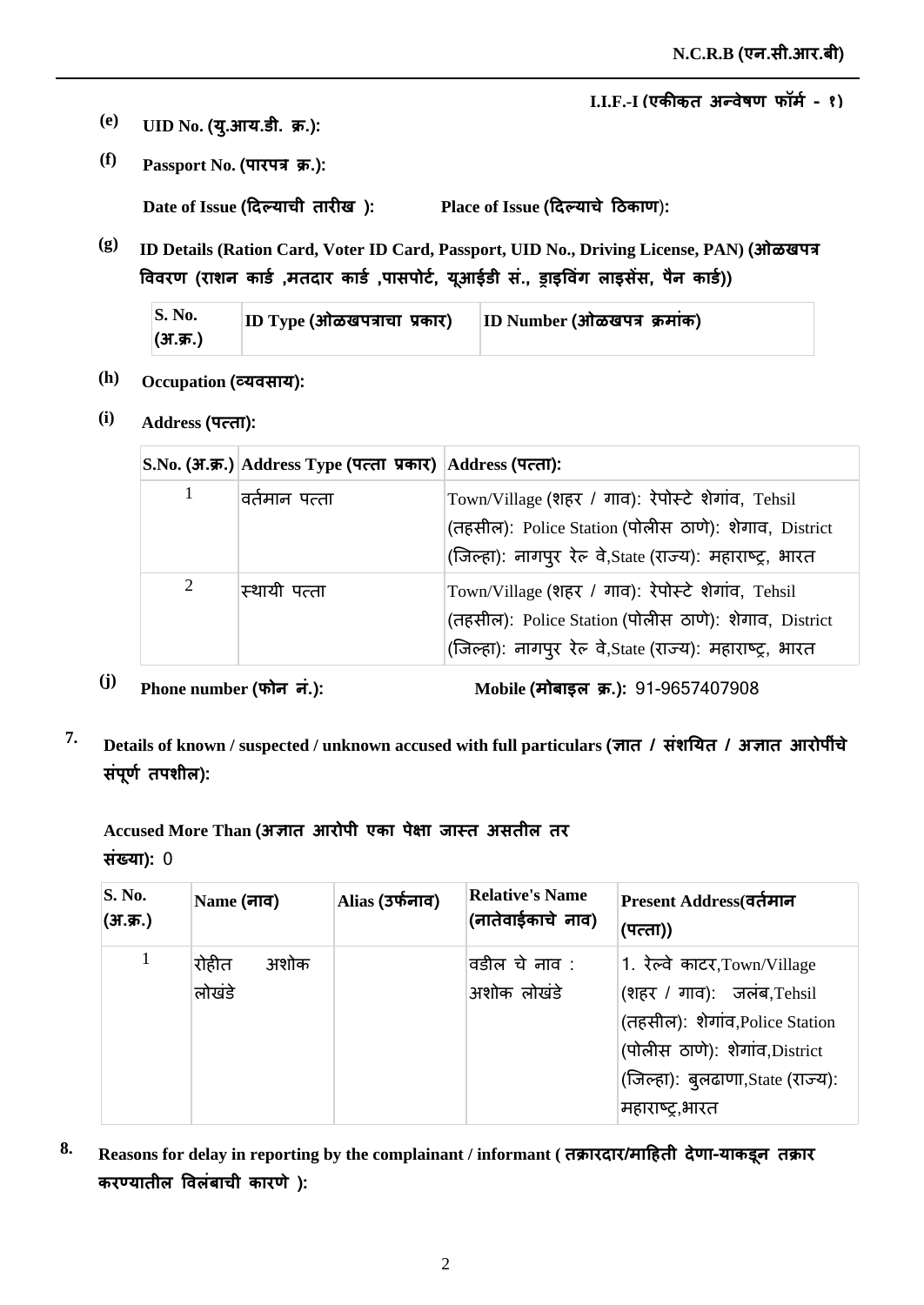$^9$ · Particulars of properties of interest (संबंधीत मालमत्तेचा तपशील):

| $\mathbf{S}$ . No. | <b>Property Category</b> | <b>Property Type</b> | Description | Value(In Rs/-)    |
|--------------------|--------------------------|----------------------|-------------|-------------------|
| (अ.क्र.)           | (मालमत्ता वर्ग)          | (मालमत्ता प्रकार)    | (विवरण)     | मुल्य (रु. मध्ये) |
|                    |                          |                      |             |                   |

- $10$ . Total value of property (In Rs/-) मालमत्तेचे एकूण मुल्य (रु. मध्ये) :
- $11.$  Inquest Report / U.D. case No., if any (मरणान्वेषण अहवाल/अकस्मात मृत्यू प्रकरण क्र., जर  $3$  सल्यास):

| <b>S. No.</b> | UIDB Number (अकस्मात मृत्यू प्रकरण क्र.) |
|---------------|------------------------------------------|
| (अ.क्र.)      |                                          |

 $12$ . First Information contents (प्रथम) खबर हकिगत):

अशा प्रकारे आहे की, नमूद ता.वेळी व ठिकाणी यातील आरोपी मजकुर हा रे.स्टे.शेगांव प्लॉंटफॉर्म नं. 1 वर ट्रेन नं. 12106 अप विदर्भ एक्स. उभी असताना मागील जनरल कोच चे आपोझिट साईड ला. अंधारात सूर्यास्त ते सूर्योदय दरम्यान आपले अस्तीत्व लपवून चोरी सारखा दखलपात्र अपराध करण्याचे इरादयाने सशयादस्पद रित्या मिळुन आल्याने त्याचे विरुध्द् गु.र.न. 466/18 कलम 122 ( C )मु.पो.का,प्रमाणे दाखल करण्यात आला. तसेच सदर गुन्ह्याचा तपास मा. PSO सो. यांच्या आदेशांन्वये HC/310 श्री पाटील यांच्याकडे देण्यात आला.

- **Action taken: Since the above information reveals commission of offence(s) u/s as mentioned at 13. Item No. 2.** (केलेली कारवाईः बाब क्र.२ मध्ये नमूद केलेल्या कलमान्वये वरील अहवालावरून अपराध दिसून आल्यामुळे):
	- $^{(1)}$   $\;$  Registered the case and took up the investigation (प्रकरण *नोंदविले आणि तपासाचे काम हाती* **घेतले):** <u>or (किंवा):</u>
	- **(2)**  $\bm{\mathrm{Directed}}$  (Name of I.O.) (तपास अधिका-याचे नाव): SANJAY Dnyandev PATIL  $\mathbf{Rank}\left(\mathbf{\bar{g}\bar{g}\bar{f}}\right):$  सहाय्यक पोलीस उप-निरीक्षक

No**. (क्र.)**: POBN54917 to take up the Investigation (तपास करण्याचे अधिकार दिले) or (किवा)

- **(3)** Refused investigation due to (ज्या कारणामुळे तपास करण्यास नकार दिला): or (किवा)
- **(4) On point of jurisdiction, If F.I.R. Transferred to P.S.** (अधिकारितेच्या मुद्दयावर प्रथम खबर हस्तातरीत केला असल्यास त्या पोलीस ठाण्याचे नाव):

<u>District (जिल्हा):</u>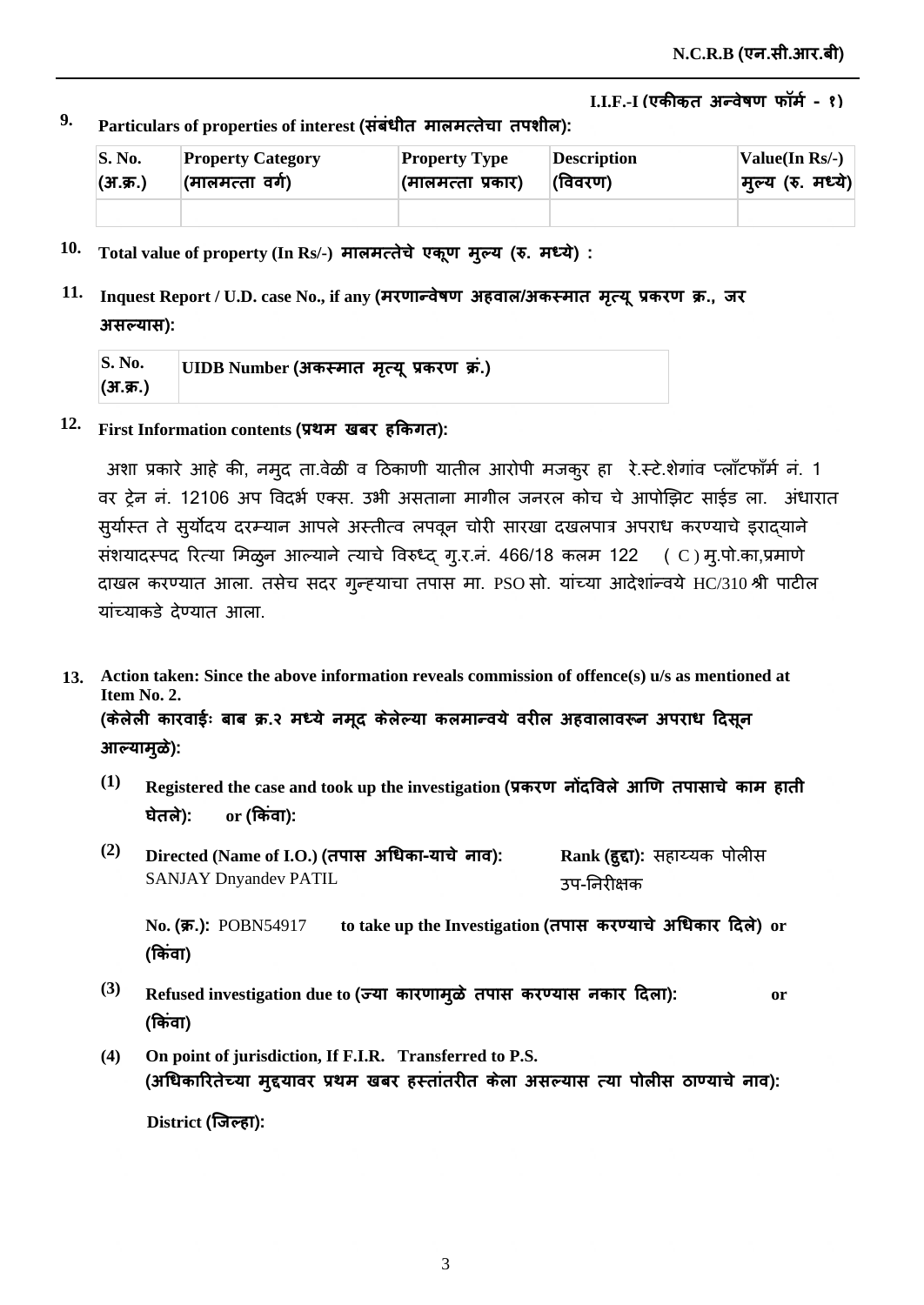**F.I.R. read over to the complainant / informant, admitted to be correctly recorded and a copy**  given to the complainant /informant, free of cost. (प्रथम) खबर) तक्रारदाराला/खबरीला) वाचून दाखविली, बरोबर नोंदविली असल्याचे त्याने मान्य केले आणि तक्रारदाराला/खबरीला खबरीची प्रत **मोफत दिली)** 

**R.O.A.C.**  (आर.ओ.ए.सी.)

> **Signature of Officer in charge, Police**  Station (ठाणे प्रभारी अधिका-याची **स्वाक्षारी**)

**14. Signature / Thumb impression of the complainant /**  informant (तक्रारदाराची/खबर देणा-याची सही/अंगठा)

 $\boldsymbol{\mathsf{Name}}$  (नाव):  $\boldsymbol{\mathsf{VISHNU}}$  BAPU BHOYE

Rank (हुद्दा): I (Inspector)

 $N$ **o. (क्र.):** PBMAH82525

 $^{15.}$  Date and time of dispatch to the court (न्यायालयात पाठवल्याची तारीख व वेळ):

Attachment to item 7 of First Information Report (प्रथम) खबरीतील मुद्दा क्र. ७ ला **Ȫğ**

**Physical features, deformities and other details of the suspect/accused: (If known / seen)** (संशयीत/आरोपीचे (माहित असलेल्या/पाहिलेल्या) शारीरिक वैशिष्ट्ये, व्यंग आणि इतर तपशील)

| <b>S. No.</b><br>(अ.क्र) | <b>Sex</b><br>(लिंग) | Date / Year<br><b>Of Birth</b><br>(जन्मतारीख/<br>वर्ष) | <b>Build (बांधा)</b>    | $\mathbf{(cms)}$<br>(उंची(सें<br>.मी) | <b>Height Complexion</b><br>(रंग) | Identification Mark(s) (ओळखीच्या<br>खुणा)                                                                   |
|--------------------------|----------------------|--------------------------------------------------------|-------------------------|---------------------------------------|-----------------------------------|-------------------------------------------------------------------------------------------------------------|
| 1                        | $\overline{2}$       | 3                                                      | $\overline{\mathbf{4}}$ | 5                                     | 6                                 | 7                                                                                                           |
| $\mathbf{1}$             | पुरुष                | 1993                                                   | ∣साधारण/मध र <br>म      | $152 -$<br>165                        | गट हाळ वर्ण                       | चेहरा प्रकार: गोल<br>माथा: साधारण कपाळ<br>गाल साधारण गाल<br>साधारण नाक<br>नाक<br>चेचक: क्र.<br>भाषण: साधारण |